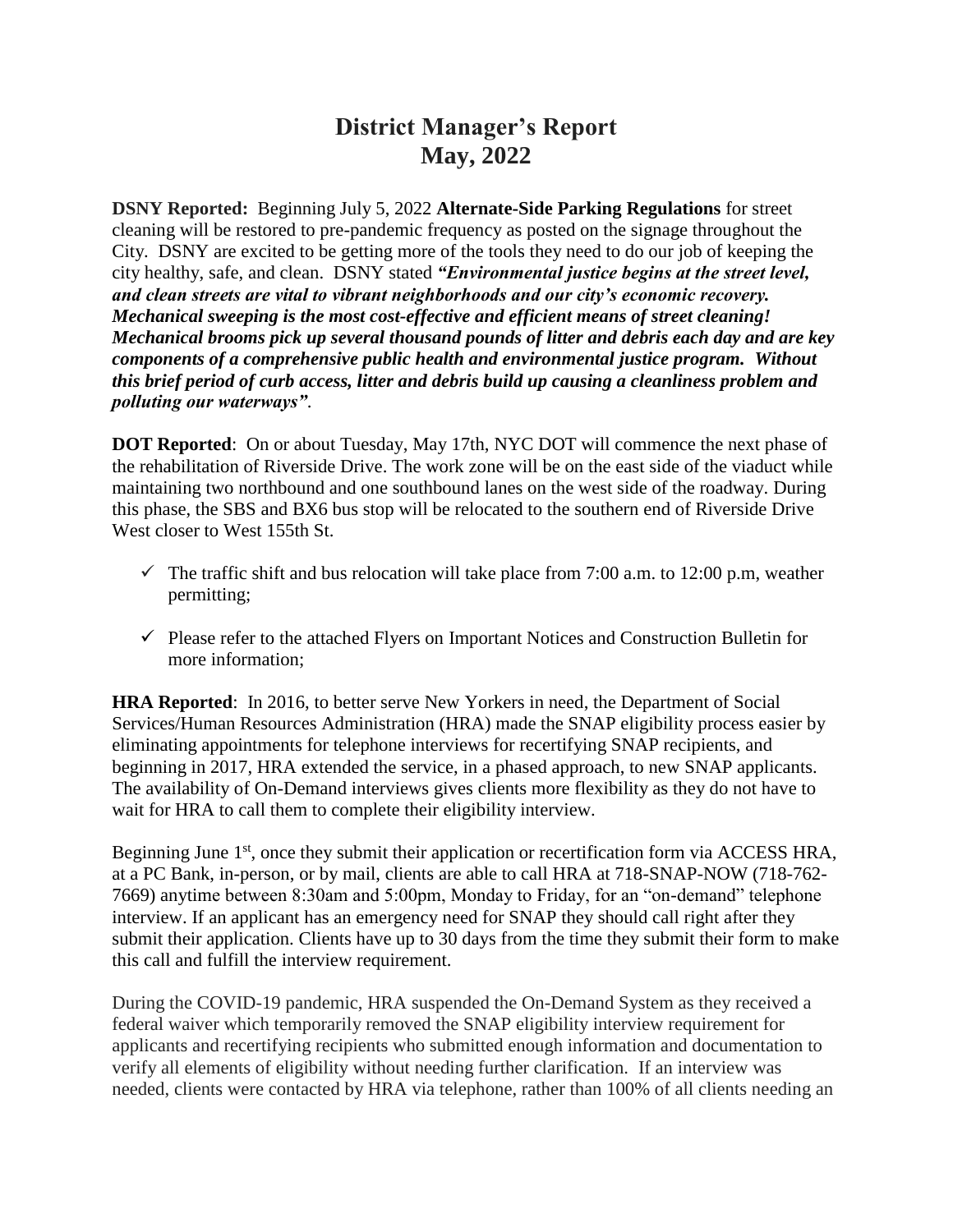interview. With the end of the interview waiver and the resumption of the On-Demand System, clients will once again be able to call HRA, rather than wait for HRA to call them or miss their call by chance.

If you have any questions about SNAP, please contact Kenneth Charles, at (929) 221-7209 or via e-mail at [charlesk@dss.nyc.gov.](mailto:charlesk@dss.nyc.gov)

**MTA Reported:** The Chair and CEO Janno Lieber of the MTA announced the creation of a blue-ribbon panel that will develop fresh approaches to reducing fare evasion across the entire MTA system of subways, buses, commuter rails, bridges and tunnels. Members of the "Fareness" panel will focus on innovative approaches to encourage fare payment through education, equity, and enforcement. The panel will also look at how technological, design, and personnel solutions can help limit fare evasion.

Farebox and toll revenue account for 50% of the MTA's operating budget. In recent years, fare evasion has nearly tripled on the subway from about 3% to more than 12%. On buses, approximately 1 out of every 3 bus riders evades the fare. Fare evasion on bridge and tunnel crossings has also become an issue with an increase in fake and obscured license plates designed to evade tolling cameras.

## *Education*

To better spread the word that paying the fare is the right thing to do, the panel will look at creative ways to communicate that message to customers of all ages. Communication across all platforms will be discussed to address fare evasion, which has become an increasing problem among a diverse array of customers across the socioeconomic spectrum.

# *Equity*

The panel will explore how the MTA can work with City partners to expand access to the MTA system for low-income New Yorkers so that no one is denied connections to jobs and educational opportunities due to an inability to pay. One approach will be to take a fresh look at the City's Fair Fares program, which provides MetroCards discounted at 50% of the regular fare to New Yorkers living below the poverty line.

Only 200,000 of the 800,000 New Yorkers who qualify for Fair Fares take advantage of the program. Working with the City, the MTA will push for more New Yorkers to enroll in Fair Fares by making it more inclusive and easier to access.

# *Enforcement*

A law enforcement presence in the transit system keeps customers safe and deters fare evasion. Critics of past approaches to fare evasion enforcement have raised serious questions about equity and racial justice. The panel will look at those questions and recommend fresh solutions that respond to them – considering, for example, greater use of civil penalties; possible increased reliance on civilian MTA staff to do fare compliance checks; and reserving criminal law enforcement for the most serious cases of recidivism or of evasion linked to violent crime.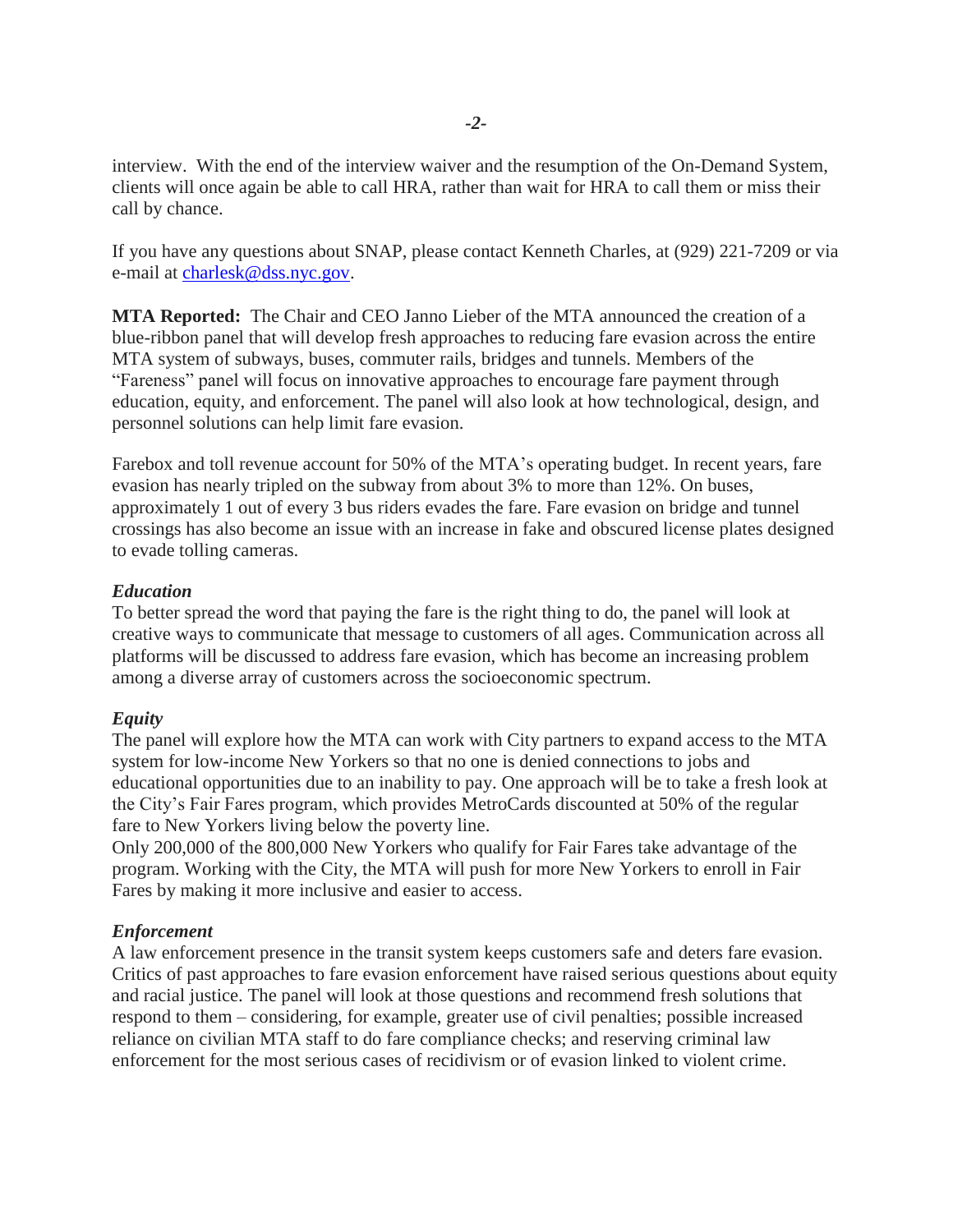The panel's efforts will include partnering with the five district attorneys' offices to seek a uniform five-borough approach to what will and won't be charged and under what circumstances.

George Bruce Library Reported: While the branches are still offering general library use and seating, unlimited browsing, laptop and computer access, and more, staffing shortages are impacting some locations. Find an open location near you at [https://www.nypl.org/locations/directory.](https://www.nypl.org/locations/directory) PLEASE NOTE: Masks are encouraged at all NYPL locations.

**[Books for All](https://gcc02.safelinks.protection.outlook.com/?url=https%3A%2F%2Fwww.nypl.org%2Fspotlight%2Fbooks-for-all&data=05%7C01%7Ceprince%40cb.nyc.gov%7C245abc6dbd1f476fea5a08da2deef81a%7C32f56fc75f814e22a95b15da66513bef%7C0%7C0%7C637872801990427911%7CUnknown%7CTWFpbGZsb3d8eyJWIjoiMC4wLjAwMDAiLCJQIjoiV2luMzIiLCJBTiI6Ik1haWwiLCJXVCI6Mn0%3D%7C3000%7C%7C%7C&sdata=vNH%2Fz9EOCWM%2BXDOCkmRMr2LH9h9A32v%2F3ofGue1KvQo%3D&reserved=0) The New York Public Library stands by the right to read freely.** In response to recent efforts to ban certain books in some communities across the United States, the Library is making a selection of commonly banned books available to everyone for free.

**ConEdison Reported:** That Con Edison has earned recognition from two federal agencies for its sustained success in helping customers reduce their energy usage and contribute to a clean energy future.

The Environmental Protection Agency and the Department of Energy have given Con Edison their 2022 Energy Star Partner of the Year Sustained Excellence Award for the company's [energy efficiency programs.](https://nam02.safelinks.protection.outlook.com/?url=https%3A%2F%2Fwww.coned.com%2Fen%2Fsave-money%2Frebates-incentives-tax-credits&data=05%7C01%7CLEVINEA%40coned.com%7Ced9181edd176433c5b1808da328585f2%7Ce9aef9b725ca4518a88133e546773136%7C0%7C0%7C637877846822871589%7CUnknown%7CTWFpbGZsb3d8eyJWIjoiMC4wLjAwMDAiLCJQIjoiV2luMzIiLCJBTiI6Ik1haWwiLCJXVCI6Mn0%3D%7C3000%7C%7C%7C&sdata=TfQkMWkg1tAeoR%2FHGfQvnWM6wFtp9rJxdj6BjtaQ9VM%3D&reserved=0) It is the fifth year in a row Con Edison has won the Partner of the Year award. Companies that receive that award for three or more straight years earn an additional level of veneration for sustained success.

The Sustained Excellence award is the highest honor bestowed by the Energy Star program. The 2022 awards are based on accomplishments in 2021. Con Edison and the other 2022 winners were selected from a network of thousands of Energy Star partners. For a complete list of 2022 winners and more information about the awards program, visit [energystar.gov/awardwinners.](https://nam02.safelinks.protection.outlook.com/?url=http%3A%2F%2Fwww.energystar.gov%2Fawardwinners&data=05%7C01%7CLEVINEA%40coned.com%7Ced9181edd176433c5b1808da328585f2%7Ce9aef9b725ca4518a88133e546773136%7C0%7C0%7C637877846822871589%7CUnknown%7CTWFpbGZsb3d8eyJWIjoiMC4wLjAwMDAiLCJQIjoiV2luMzIiLCJBTiI6Ik1haWwiLCJXVCI6Mn0%3D%7C3000%7C%7C%7C&sdata=wMZsmHepD01mnFXhfUC4eP5FdtRZt6jRsCyJ2rsYdfs%3D&reserved=0)

The company delivered its highest level of energy efficiency savings to date in 2021, both overall and with upgrades such as insulation, major HVAC equipment, and advanced building controls. These projects are impactful but also challenging. Con Edison energy efficiency programs include offerings for every customer group – residential, owners of multi-family buildings, and commercial and industrial.

**DEP Reported:** The NYC Water Board / NYC DEP announced their upcoming FY 2023 Water Board Rate Schedule hearing to take place on:

**Wed., May 25th at 2p.m.; phone number: (347) 921-5612/Access Code: 835 020 477#; Thurs., May 26th at 6p.m.; phone number: (347) 921-5612/Access Code: 941 587 106#**

**The Board will consider the following rate and policy modifications, to take effect as of July 1, 2022:**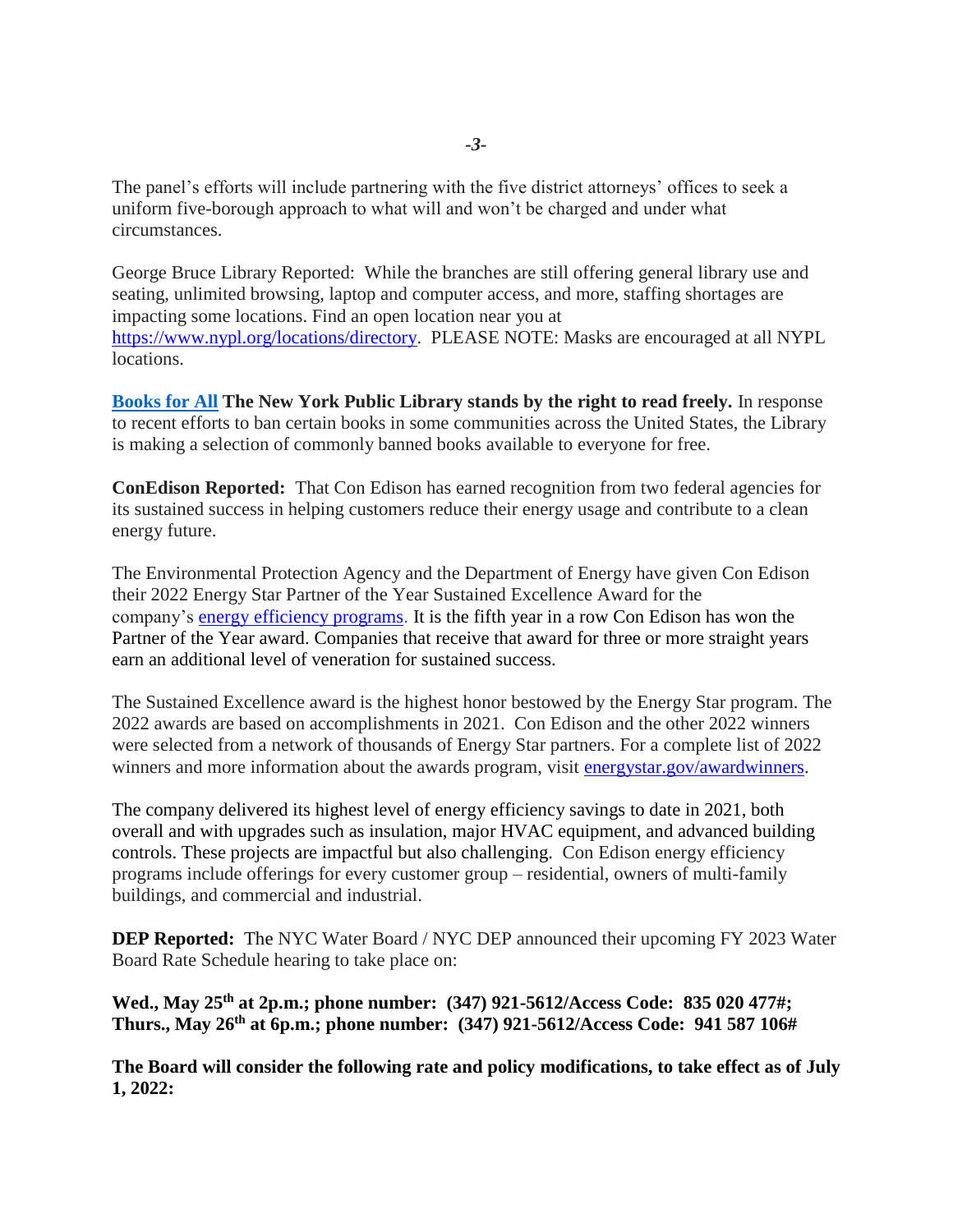- 1. An increase of up to 4.90% to the metered and unmetered water rates and rate-based billing programs described in the Rate Schedule that was first effective July 1, 2021;
- 2. For properties that were automatically enrolled in the Multiple-Family Conservation Program, the Board will consider amending the Rate Schedule so as to not assess the 10% surcharge prior to July 1, 2023 on enrolled properties that did not administratively demonstrate compliance with the program's terms;
- 3. Clarification of the terms of the inspection requirements necessary to obtain the billing provisions available under the Cap on Metered Charges;
- 4. Clarification of the availability of unmetered water rates;
- 5. Additional clarifications of an administrative nature to existing policies and procedures;

Please find additional information about the hearings and the Board, as well as information on accessibility options, at nyc.gov/waterboard.

**DYCD Reported: The Summer Youth Employment Program (SYEP) application deadline was extended** two weeks to Friday, May 6. It was reported that nearly 130,000 young people have applied so far, and the extension has given even more youth and families time to vie for the unprecedented number of opportunities available this summer.

SYEP supporting materials were updated to reflect the new deadline, and DYCD got the word out to New Yorkers through their usual communications channels, including the DYCD website, a press release, provider notifications, social media, and Community Connect. There is also time left for employers interested in becoming worksites; refer them to the [Hire NYC Youth](https://r20.rs6.net/tn.jsp?f=001WApH8GSurhNbkebXif5rLo3DjACH6tMM9h49hh0ktHCd6glMtbT1R4MyNPlLufNhPSWTP51cTEZs9ndiEsFO-QGEtwe7DcjNJL_Nq0ZoUKmebdRwpBZDwlF8LjZ497rB77EKr2oKbucOAQkrCmsG7OAvWT3bQrIgZoDeOoYbkUsWXIuUxxz86GqoFFRAw_mkaQLkAeQINoRniqp_1Qq_s6pGRWjg_Hj7ZjpoF7UgxnIxmbz7KZzBFlP47bsgo6TgaWaeZB5UZW4YkjUJH6jJlTkWxZV5J5G9DkGkzzbVe5Fi-E6JyIqMtZ-c8Cz1ZYaFV0ilHxeucC_9lIf5mLMaIXOVTnHZSXc-UWX-fvMRmoDyO8bZZmwrP0LWUhzaVr00N_ZRknJrQL9ToKQBqT_BXqicMwhMKmOtGzZQ68yNqc8AtBk-T4UrOLbqfhw_xJtNSLIkhQCwIO_syCd9XMBJMWGRXZYZB5pSc4mqq4C3-7oEjPK97HnwahpNbe1BL1MRuanSbSg-tGRB0pKKITNJpIEcH2Qsd7MKD7w21futLj1sVA_GBDrnzeoP8mpl-hqEMAOqgK2gKBrK_vKgzk28xfcZYmiQf8-uiwMCiFzoTjq-cJEFkWqXJJKcv1__hdj7kbJ3JyFl7nZjI_CE-OH_3LLGdx1xOTNW3NW1tQWY5ipwKiRlG_bbsX2HEtT45MXvhZpVo1Va1LhN0WsvE2D2Hg==&c=4KVdzfIWnYTUR0vZc7WsfUbVRJRBn6hos1JsqiLOYcPTH4pOuUIVAg==&ch=rnKhilf67iNhJ4wNliYbhmLKthE_U5QAnQO3MqQ1qk-A8NyABmQ6gw==) site for further information and an application.

**Invest in Your Mental Wealth with WorkWell NYC** May is Mental Health Awareness Month! Mental health challenges are more common than we might think, with 1 in 5 adults experiencing at least one mental health condition each year.

The individual ability to manage stress, relate to others, and make healthy choices are all impacted by mental wellbeing. Invest in your mental wealth by trying a new activity to boost your mental resilience. Please find great ideas [https://www1.nyc.gov/site/olr/wellness/wellness](https://www1.nyc.gov/site/olr/wellness/wellness-upcomingevents.page)[upcomingevents.page.](https://www1.nyc.gov/site/olr/wellness/wellness-upcomingevents.page)

**Department of Cultural Affairs (DCA) Reported:** The Department of Cultural Affairs has officially launched the Fiscal Year 2023 Cultural Development Fund (CDF) application. The CDF is a competitive grant process that supports a broad, multidisciplinary group of diverse nonprofit organizations for their cultural programming across the five boroughs. Cultural nonprofits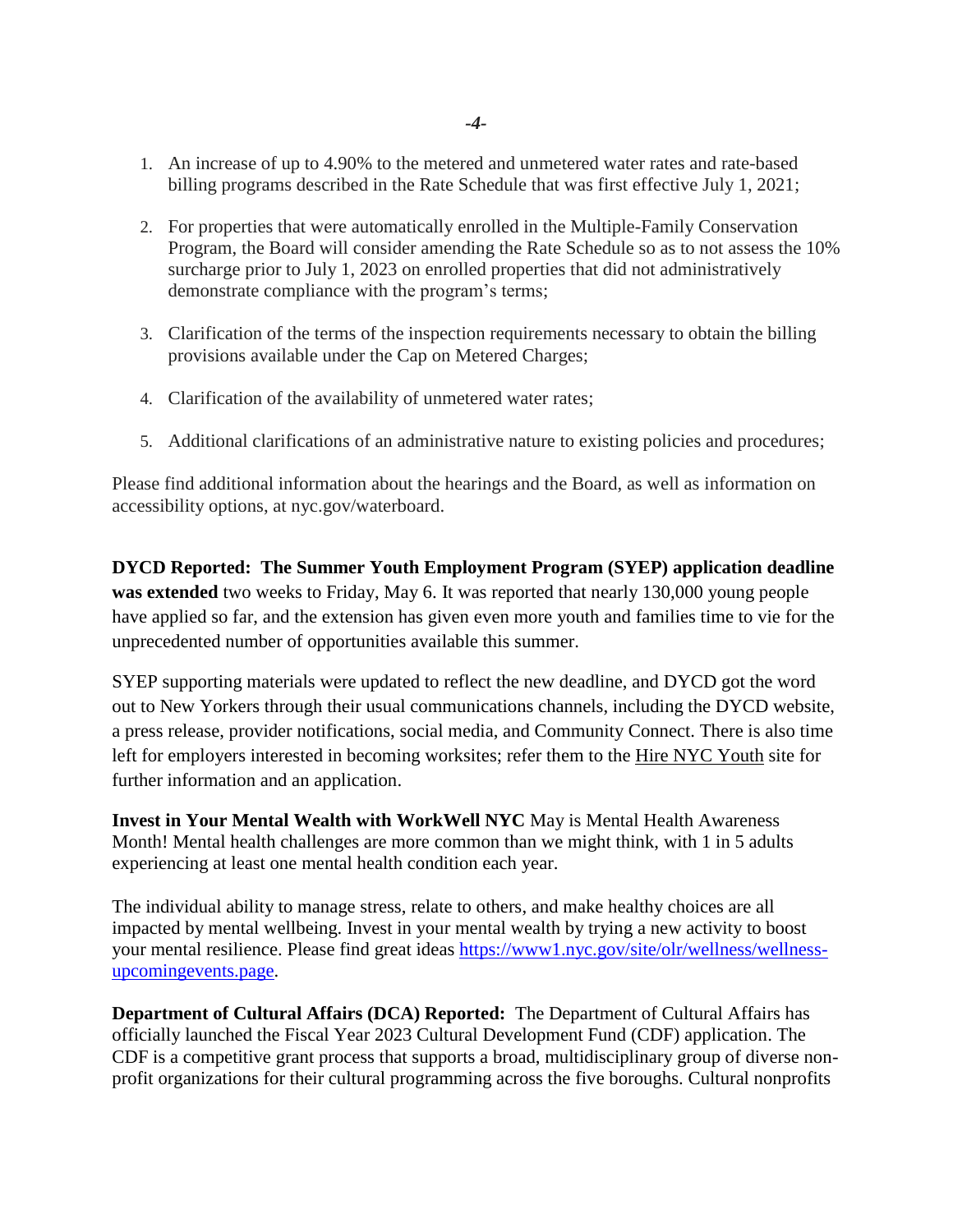from New York City's vast, diverse cultural community are encouraged to apply to receive public support for their arts and cultural activities.

This year's CDF launch marks a major step forward in fostering greater equity in this important source of funding, including greater recognition of historically marginalized communities, increased minimum grant size, and recruitment of review panelists who reflect the diversity of New York City.

Applicants are encouraged to attend a CDF application webinar session, which started on Tuesday, April 12 and ran through early May. The FY23 CDF application deadline is Monday, May 16, 2022, at 5:00 PM. For further information please visit their website at [https://www1.nyc.gov/site/dcla/cultural-funding/applying.page.](https://www1.nyc.gov/site/dcla/cultural-funding/applying.page)

**Mayor's Office Reported: NYCHA's Heal the Violence program** provided 260 young NYCHA residents with anti-violence workshops where they received mentoring, learned ways to navigate their emotions and social challenges, and developed solutions for curbing violence in their communities. The \$720,000 program was funded by the City from a larger \$2 million grant for youth programs.

The Young people surveyed at the end of the program said that as a result of completing Heal the Violence, they feel they are becoming community leaders who can address violence through education and activism.

# **Did you Know???**

**NYC Housing Connect** Are you looking for housing that you can afford? Check out NYC Housing Connect; it's your online portal to find and apply for affordable rental and homeownership opportunities across New York City. Explore the portal at [nyc.gov/housingconnect.](https://r20.rs6.net/tn.jsp?f=001WApH8GSurhNbkebXif5rLo3DjACH6tMM9h49hh0ktHCd6glMtbT1R9iDbwlkpyoaXzfxcP565YeD9yT8SXLFtDZDy5Sdx-hzjyFwwDa3b6TLcaB8PAPtvSLV9vBBXADW3tF3mzNbzcJC66E2oCJ0lLUgtUM0k2M0ctRjh6S4hH4=&c=4KVdzfIWnYTUR0vZc7WsfUbVRJRBn6hos1JsqiLOYcPTH4pOuUIVAg==&ch=rnKhilf67iNhJ4wNliYbhmLKthE_U5QAnQO3MqQ1qk-A8NyABmQ6gw==)

**NYC311** is available 24 hours a day, 7 days a week, 365 days a year. They work to make government services accessible for all. People who are deaf, hard of hearing, or speech-impaired can contact 311 at 212-NEW-YORK (212-639-9675) using a Video Relay Service (VRS), or at 212-504-4115 using TTY or Text Telephone. Contact 311 to submit language access complaints, questions, and requests.

**Preparing a Pandemic Response for All New Yorkers** Join **NYC Pandemic Response Institute (PRI)** -- a new public health partnership designed to unite academia, community, government, health care, and business across New York City as we prepare for, recover from, and protect ourselves during public health crises. Learn about PRI's plans to help address future health emergencies by supporting locally tailored health solutions, enhancing workforce capacity, advancing racial equity, and working with the communities most at risk throughout the five boroughs. Tuesday, May 10, 9AM - 11AM at The Forum at Columbia University (601 W 125th St (at Broadway).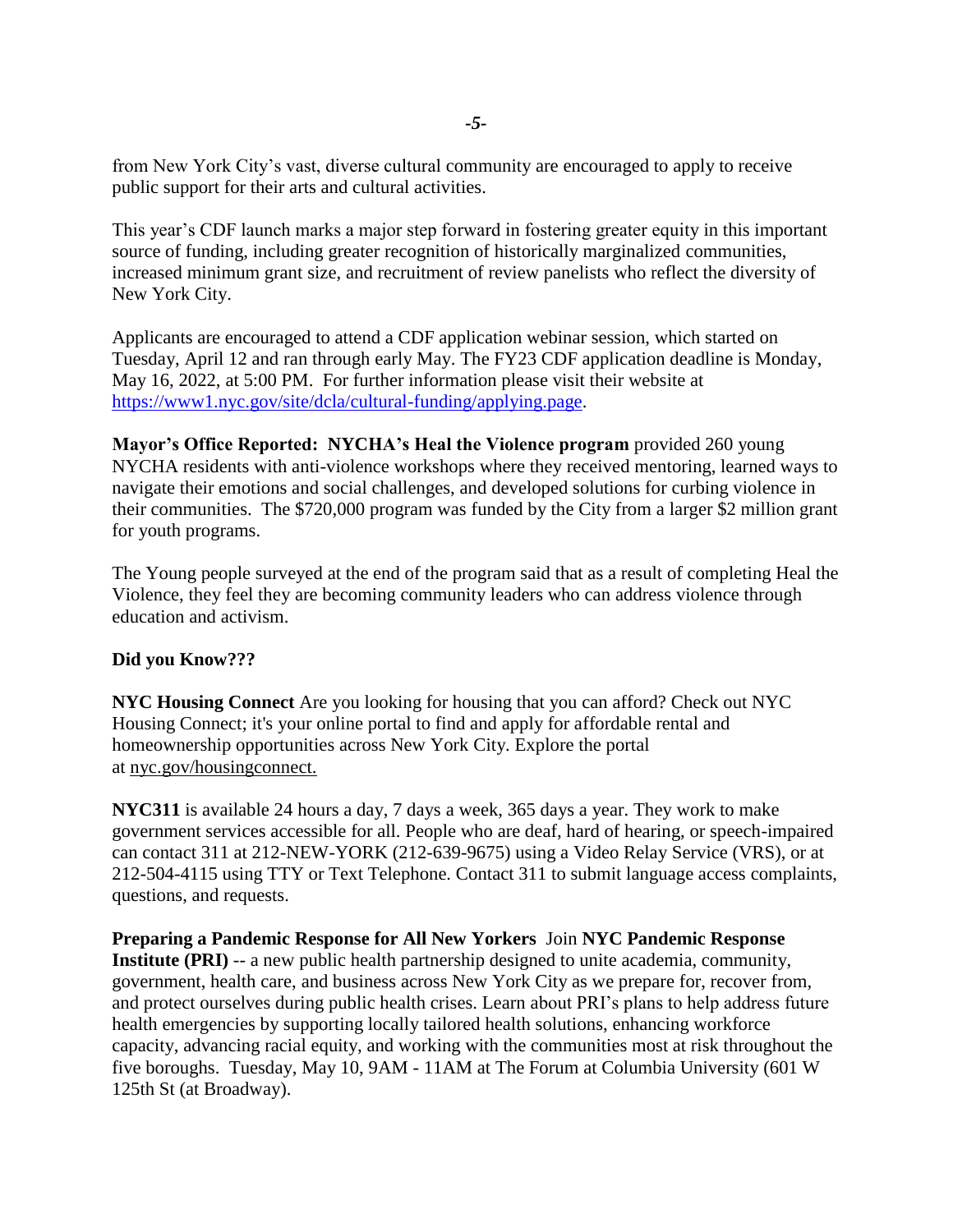## **The Office For Faith-Based and Community Partnerships (OFCP) Survey**

THE OFFICE FOR FAITH-BASED AND COMMUNITY PARTNERSHIPS (OFCP) works to build bridges among City government, diverse religious communities and nonprofit organizations to better serve all New Yorkers. OFCP will reflect the diversity of religion, race, gender, ethnicity and sexual orientation of the New Yorkers it will serve. Faith leaders serve as an important source of guidance throughout the City of New York. This survey is to better understand what the needs are, and how they can serve you. [The Office For Faith-Based and](https://click.everyaction.com/k/45014132/344082269/981206773?nvep=ew0KICAiVGVuYW50VXJpIjogIm5ncHZhbjovL3Zhbi9FQS9FQTAwNi8xLzg2OTc2IiwNCiAgIkRpc3RyaWJ1dGlvblVuaXF1ZUlkIjogIjU4MGU1NzlkLTgxY2QtZWMxMS05OTdlLTI4MTg3OGI4M2Q4YSIsDQogICJFbWFpbEFkZHJlc3MiOiAiZXByaW5jZUBjYjltLm9yZyINCn0%3D&hmac=MM2l3gk_TkLlEutD4OqOLvZKt5388nCzwiU5Ak-SNiE=&emci=25b10419-54ca-ec11-997e-281878b83d8a&emdi=580e579d-81cd-ec11-997e-281878b83d8a&ceid=4284574)  [Community Partnerships \(OFCP\) Survey.](https://click.everyaction.com/k/45014132/344082269/981206773?nvep=ew0KICAiVGVuYW50VXJpIjogIm5ncHZhbjovL3Zhbi9FQS9FQTAwNi8xLzg2OTc2IiwNCiAgIkRpc3RyaWJ1dGlvblVuaXF1ZUlkIjogIjU4MGU1NzlkLTgxY2QtZWMxMS05OTdlLTI4MTg3OGI4M2Q4YSIsDQogICJFbWFpbEFkZHJlc3MiOiAiZXByaW5jZUBjYjltLm9yZyINCn0%3D&hmac=MM2l3gk_TkLlEutD4OqOLvZKt5388nCzwiU5Ak-SNiE=&emci=25b10419-54ca-ec11-997e-281878b83d8a&emdi=580e579d-81cd-ec11-997e-281878b83d8a&ceid=4284574)

### **Got a parking ticket? Has your vehicle been booted? Beware of scams!**

Protect yourself against fraud. Disregard any notice or advertisement that promises to get you a discount on your parking ticket or boot removal. There are no discounts on parking tickets or boot removals.

**NYPL Late fines are gone for Good!!** Say goodbye to late fines and hello to the Library! NYPL has eliminated all fines, past, and future, to ensure access and opportunity for all.

#### **UPCOMING EVENTS/ANNOUNCEMENTS:**

## Saturday, May 14<sup>th</sup>, a number of actions in response to the leak of the potential **overturning of Roe v. Wade** will be taking place:

- Planned Parenthood is organizing a rally at Cadman Plaza in Brooklyn at 12pm. Following the rally, there will be a march to Foley Square in Manhattan (Please check your local publications for further information);
- $\triangleright$  Organizations including the Women's March and Move On are hosting a "day of action" for abortion rights" in cities across the country. In New York City, a rally will be held at 2 pm in Union Square.

**The NYC Green Relief & Recovery Fund is now offering grants of \$500 to \$12,500** to groups with experience working in NYC's open spaces and supporting community health and wellness. The deadline for submission is 12pm noon on Wednesday, June 1, 2022. Join in an info session webinar and learn everything you need to know about applying for funding including the timeline, priorities of the grant, and examples of successful applications.

**Tuesday, 5/24, 8 am – 1 pm: Dept. of Youth and Community Development hosts a virtual CBO/MWBE Exchange, ["Empowering Communities, Advancing Businesses.](https://nyc.us11.list-manage.com/track/click?u=bf27f3da34498cc55bd5e1da4&id=8c71b28c06&e=17cefa4866)**" Network with community based organizations in the DYCD social lounge, learn about upcoming contract opportunities, build lasting relationships, and meet with vendors in the exhibit hall. visit the following link to register: <https://www.airmeet.com/e/4afdb3a0-bb6e-11ec-9458-c5ffdd47e3cc>